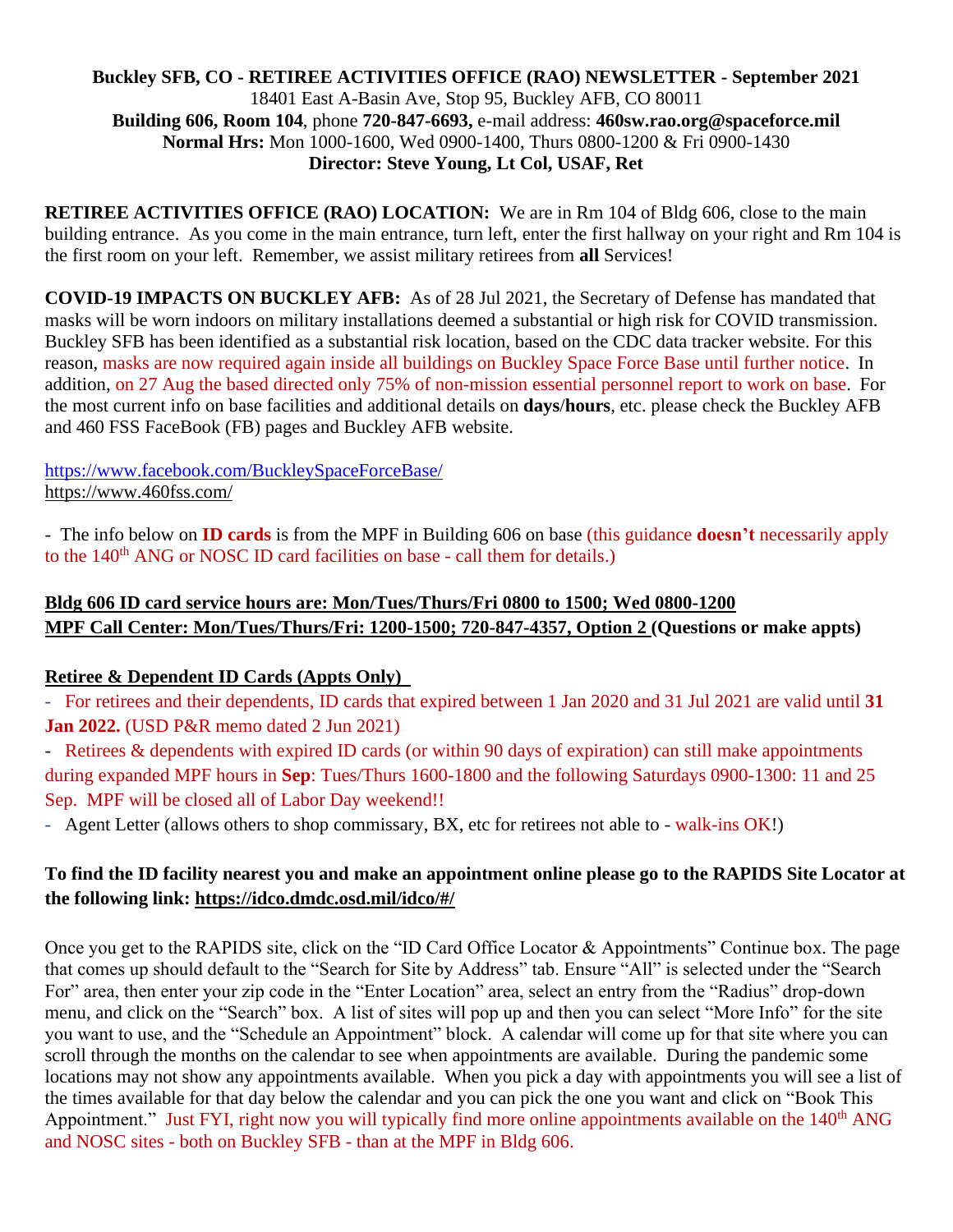**OBSERVANCES IN SEPTEMBER:** 2 Sep - V-J Day; 11 - Patriot Day; 17 Sep - National POW/MIA Recognition Day; 18 Sep - Air Force birthday; 26 Sep - Gold Star Mother's Day; 29 Sep - VFW Day.

**RETIREE ACTIVITIES OFFICE (RAO) WEBSITE ADDS CUSTOMER SURVEY LINK:** On 16 July we added a customer survey link to our website (RAO Satisfaction Survey). We get very little feedback from customers we serve so we encourage everyone who has contacted us for support to provide feedback, and constructive criticism, by filling out the survey. We want to hear from you, and we welcome your suggestions on how we can improve our support! If you have used our services, please visit our website and fill out a customer survey. [Buckley Space Force Base > Units > Retiree Activities Office](https://www.buckley.spaceforce.mil/Units/Retiree-Activities-Office/)

**BUCKLEY SFB 2021 RETIREE APPRECIATION DAY (RAD) CANCELED:** On 8 July I met with Col Jackson and Col Chellgren to discuss the 2021 RAD. Based on a variety of factors I recommended we cancel the 2021 RAD which was scheduled for 29 Aug. They concurred with my recommendation so the RAD is officially cancelled again this year. We are already on the calendar at the Leadership Development Center (LDC) for Saturday, 10 Sep, 2022.

**"FAMILY DAY" ON FRIDAY, 3 SEPTEMBER:** Please remember that when Federal Holidays come on a Monday, the Friday before that holiday is normally designated a "Family Day", which results in some changes at base facilities. You should expect the 6<sup>th</sup> Ave gate to base to be closed, the pharmacy to close at 1230 on 3 Sep, the MPF may not be issuing ID cards, etc. One place you can look for the base impacts of Family Day, as the time gets closer, is the Buckley SFB Facebook page: [Buckley Space Force Base | Facebook](https://www.facebook.com/BuckleySpaceForceBase/)

**NEW RULES FOR FITNESS CENTER ACCESS ON BUCKLEY SFB:** Due to a recent uptick in COVID cases, and in an effort to protect our unvaccinated community, the Fitness Center has been directed by the Garrison Commander to implement a new requirement for Fitness Center access. Effective on Monday, 30 Aug, anyone utilizing the Fitness Center will have to provide a government identification and proof of vaccination. For proof of vaccination, you must show your vaccination card, or a photo of it on your phone, together with a government issued ID. In response to the DoD Directive, masks must be worn at ALL TIMES in the Fitness Center, even when conducting cardio activity.

**COMMISSARY CASE LOT SALE:** The commissary Case Lot Sale will be September 16, 17, and 18 (Thursday-Saturday) so be sure to check it out if you are interested.

**CHERRY CREEK SCHOOLS ANNUAL VETERANS & MILITARY APPRECIATION FOOTBALL GAME**: On Saturday, 18 Sep, at Legacy Stadium (26101 E Arapahoe Rd, Aurora 80016) see Cherokee Trails vs Overland. Dine-in program at 1600 for vets, active military and families at Cherokee Trails HS cafeteria - all is free! Kickoff at 1800.

**VETERANS AFFAIRS (VA) ANNOUNCES NEW PRESUMPTIVE CONDITIONS CONNECTED TO BURN PIT EXPOSURE:** The VA announced it will begin processing claims for the chronic disabilities of asthma, rhinitis, & sinusitis, to include rhinosinusitis, as of 5 Aug 21, with servicemembers deployed in Southwest Asia during the Gulf War and in response to the Global War on Terror eligible to have their claims fast-tracked.

Servicemembers whose conditions manifested and diagnosed within 10 years of qualifying service, are eligible to have their claims fast-tracked by the VA if they served:

- In the Southwest Asia theater of operations beginning 2 Aug 1990, to the present (to include Iraq, Kuwait, Saudi Arabia, the neutral zone between Iraq and Saudi Arabia, Bahrain, Qatar, the United Arab Emirates, Oman, the Gulf of Aden, the Gulf of Oman, the Persian Gulf, the Arabian Sea, the Red Sea and the airspace above these locations), or
- In Afghanistan, Uzbekistan, Syria, or Djibouti beginning 19 Sep 2001 to the present.

The VA will be conducting outreach regarding the expanded eligibility for these conditions and has encouraged all veterans suffering from them to [file a claim.](https://www.moaa.org/content/publications-and-media/news-articles/2020-news-articles/you-ask,-moaa-answers-va-claims/)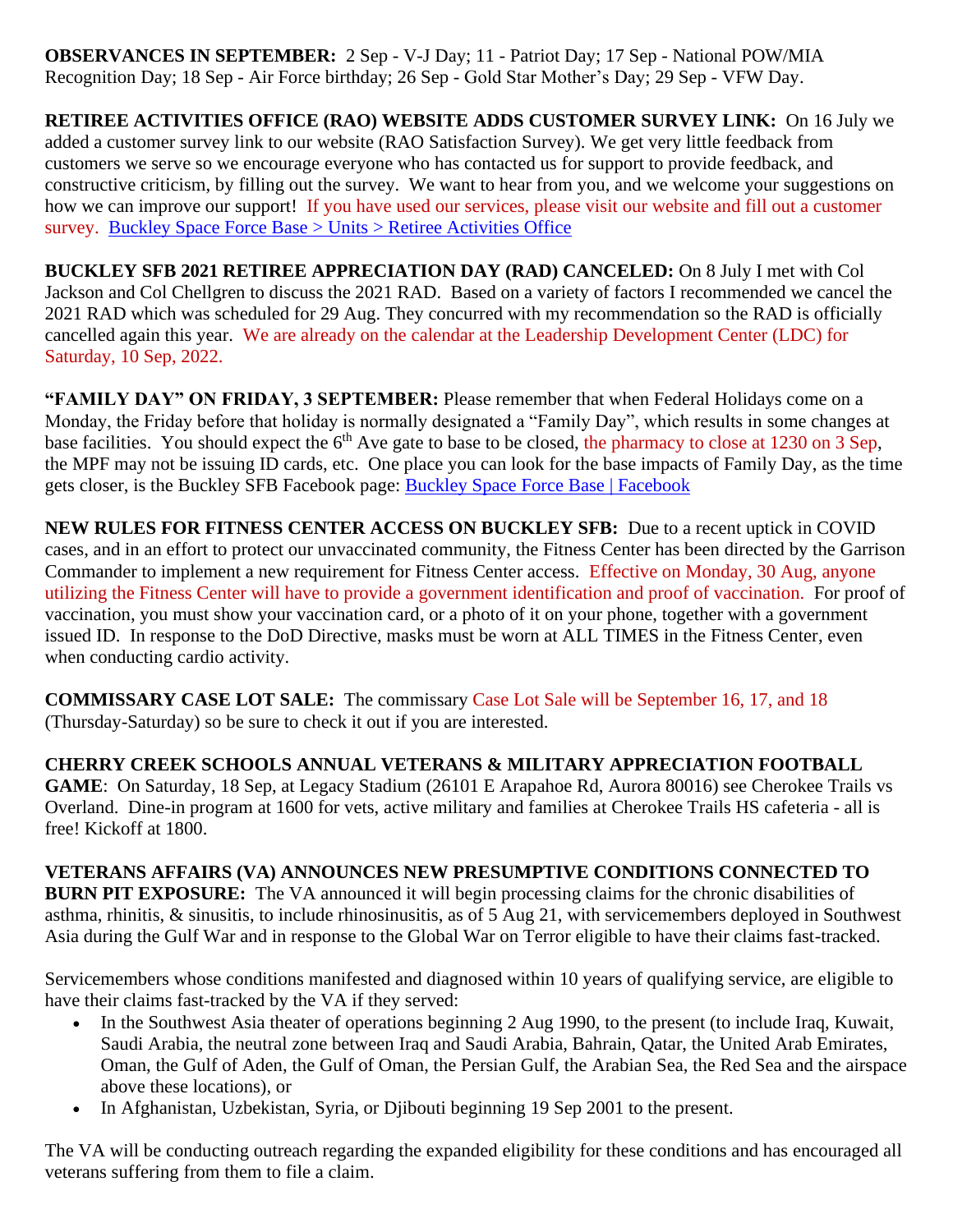*PROJECTED* **COST-OF-LIVING ADJUSTMENT (COLA) INCREASE FOR 2021:** Each year, retirees and surviving spouses get a cost-of-living adjustment (COLA) to retired pay, survivor benefit plan annuity, Social Security, VA disability compensation, and Dependency and Indemnity Compensation (DIC). COLA is computed based upon the change in Consumer Price Index for Urban Wage Earners and Clerical Workers (CPI-W) from one fiscal year to the next. The COLA will soon be determined by the government, and all the figures point to an increase of at least 6%, and maybe more, beginning in 2022. The unfortunate downside is that COLA also impacts our health care costs. In addition, Medicare Part B premiums, while not tied directly to CPI-W, do increase annually based on economic factors, including the cost of the Medicare program.

**MEDICARE OPEN ENROLLMENT PERIOD IN 2021:** If you are currently enrolled in a Medicare plan you should get your "Annual Notice of Change" document in the mail soon. This document will list any changes in your plan coverage, service area or cost that will go into effect in 2022. You can use this to help decide if you want to change plans. Open enrollment will be from 15 Oct - 7 Dec 2021 and changes will be effective Jan 2022. During this time, you can: switch from Original Medicare to Medicare Advantage; switch from Medicare Advantage to Original Medicare; switch from one Medicare Advantage plan to another. If you are already in a Medicare Advantage plan you can also change to another Medicare Advantage plan or to Original Medicare plus a Part D plan from 1 Jan - 31 Mar 2022. Remember that some Medicare Advantage plans from commercial providers (Blue Cross, Kaiser, Humana, GEHA, etc) offer "0 Premium" plans that will cost you no more out of pocket than your current Medicare Part B premium. Some of these plans may offer benefits Original Medicare does not (free gym membership, some dental/vision benefits, etc). As always, you have to do your research to see which plans your current doctors take, where the plans are accepted (different states, etc), what the co-pays are, etc in order to determine what plans best meet your needs. Tricare for Life (TFL) functions as your "Medicare Supplement" whether you use Original Medicare or a Medicare Advantage plan. Start doing your research now so you'll be ready when the open enrollment period arrives.

**FEDERAL EMPLOYEE DENTAL & VISION INSURANCE PLAN (FEDVIP) OPEN SEASON IN 2021**: For the Federal Employees Dental and Vision Insurance Program (FEDVIP), participants will see 12 dental and five vision options for next year. For the most part, your enrollment in FEDVIP will continue automatically with little to no interruptions. If you are thinking about making a change, this year's open season runs from 9 Nov through 14 Dec. It's generally the one opportunity a year you'll have to enroll or make changes to your health, dental and vision plans. For information on the rates for various dental and vision plans go to the following link: [Plan Premiums \(opm.gov\)](https://www.opm.gov/healthcare-insurance/dental-vision/plan-information/plan-premiums/) To compare plans you can use the tool at the following link: Dental & Vision : [Compare 2021 Plans -](https://www.opm.gov/healthcare-insurance/healthcare/plan-information/compare-plans/fedvip) OPM.gov

**TRICARE PRIME OR SELECT OPEN SEASON IN 2021**: Tricare Open Season is the annual period when you can enroll in, or change, your health care coverage for the next year. In 2021, Tricare Open Season for those with Tricare Select or Tricare Prime begins on 8 Nov and ends on 13 Dec with the enrollment change going into effect on 1 Jan 2022. You have three options during enrollment: keep the same plan you have now, enroll in Tricare Prime or Tricare Select if you are not currently enrolled, or change between Tricare Prime and Tricare Select. If you are already enrolled in a plan that you want to stay with, you don't have to re-enroll.

**FINANCIAL IMPACT OF SCAMMERS ON RETIREES/VETS IN 2020:** According to federal data released in July, financial fraud in 2020 significantly impacted military retirees and veterans, who reported \$68 million lost to various scams. Of the 66,383 fraud reports received from military consumers, nearly 29,000 were [imposter](https://www.consumer.ftc.gov/features/feature-0037-imposter-scams)  [scams,](https://www.consumer.ftc.gov/features/feature-0037-imposter-scams) which can range from fraudsters impersonating Social Security or IRS officials to posing as family members or potential romantic partners to gain trust and ask for money. These scams cost military consumers \$41.3 million last year. Be vigilant!

**VETERANS AFFAIRS AID AND ATTENDENCE BENEFITS:** What is the aid and attendance benefit? Wartime veterans and their surviving spouses, 65 years and older, may be entitled to a tax-free benefit called Aid and Attendance (A&A) provided by the Department of Veteran Affairs (VA). The Benefit is designed to provide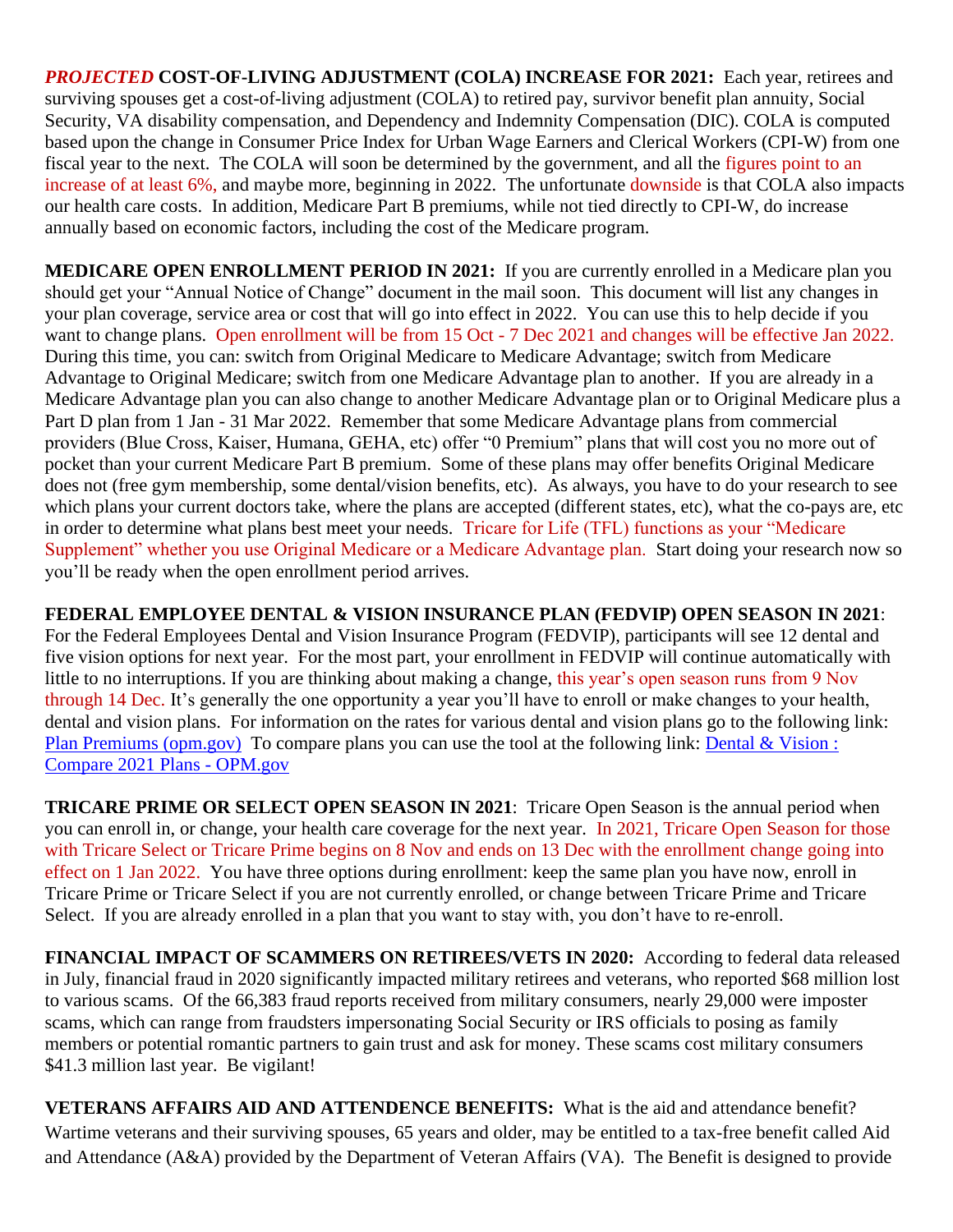financial aid to help offset the cost of long-term care for those who need assistance with at least two of the daily activities of living. The daily activities of living are generally agreed to be those which are described below:

1. Personal hygiene - bathing/showering, grooming, nail care, and oral care.

- 2. Dressing being able to make appropriate clothing decisions and physically dress and undress oneself.
- 3. Eating the ability to feed oneself, though not necessarily the capability to prepare food.
- 4. Maintaining continence being able to mentally and physically use a restroom. This includes the ability to get on and off the toilet and cleaning oneself.

5. Transferring/Mobility - being able to stand from a sitting position, as well as get in and out of bed. The ability to walk independently from one location to another.

For more information on this benefit see the following website: [Aid And Attendance Benefits And Housebound](https://www.va.gov/pension/aid-attendance-housebound/)  [Allowance | VA.gov | Veterans Affairs](https://www.va.gov/pension/aid-attendance-housebound/)

**COLORADO STATE UNIVERSITY - FREE SLEEP SERVICES:** Do you know a military member, veteran, or family member that suffers from sleep problems or insomnia? The Center for Community Partnerships, through Colorado State University, is providing all Colorado veterans and servicemembers FREE sleep services through a funded grant until Dec 2022. Some of the FREE services include: sleep screenings, sleep improvement programs and individual consultation. All services are currently provided virtually, so people can safely access care throughout Colorado. For more information or to schedule an appointment, please contact Mrs. Natalie Rolle at (970) 491-5181 or email [natalie.rolle@colostate.edu.](mailto:natalie.rolle@colostate.edu)

**"INDEF" ID CARDS FOR DEPENDENTS TURNING 65 NOW A REALITY:** For many years spouses of military retirees got a new ID card when they turned 65 (due to Medicare eligibility) and then had to renew the ID every 4 years until they turned 75. On 21 Sep 20 the Undersecretary of Defense for Personnel and Readiness signed a memo changing this policy so spouses getting a new ID card at age 65 (or renewing one prior to age 75) are authorized an ID card with the expiration date listed as "INDEF", the same as is done for the military retiree. It took DEERS until July 2021 to get their software updated to reflect this policy, but it is now done!! So, now dependents turning 65 and getting a new ID card will have one **with an INDEF** expiration date.

**VIETNAM VETERANS MEMORIAL FUND (VVMF) - THE WALL THAT HEALS:** The VVMF is the nonprofit organization authorized by Congress in 1980 to guild a national memorial dedicated to all who served with the U.S. Armed Forces in the Vietnam War - the result was the Vietnam Veterans Memorial (commonly referred to as The Wall) in Washington, D.C. On Veterans Day 1996 the VVMF unveiled a three-quarter scale replica of the The Wall designed to travel thought the U.S. - The Wall That Heals. The Wall That Heals is scheduled to be on display in Brighton, CO from 2-5 Sep. For details see the following link: The Wall That Heals | [Brighton Colorado](https://www.brightonco.gov/1583/The-Wall-That-Heals)

What some may not know is VVMF also manages the "In Memory" program, created by Friends of the Vietnam Veterans Memorial in 1993. What is the In Memory program? Since the Vietnam War ended, thousands of Vietnam veterans have suffered and died due to Agent Orange exposure, PTSD and other illnesses as a result of their service. While legally the names of these individuals cannot be included on The Wall, the *In Memory* program enables the families and friends of these individuals the opportunity to have them be forever memorialized. A plaque on the grounds of the Vietnam Veterans Memorial site in Washington, D.C. that honors these veterans was dedicated in 2004 and reads: *In Memory of the men and women who served in the Vietnam War and later died as a result of their service. We honor and remember their sacrifice.* VVMF's mobile exhibit, [The](https://www.vvmf.org/The-Wall-That-Heals/)  [Wall That Heals,](https://www.vvmf.org/The-Wall-That-Heals/) includes the digital photos of all *In Memory* honorees from the state where the exhibit is on display. More than 5,000 veterans have been added to the *In Memory* Honor Roll since the program began. If you know of someone that passed away from an illness related to their service in Vietnam, and would like to apply to have them added to the *In Memory* Honor Roll, you can find information at the following link: [In Memory -](https://www.vvmf.org/In-Memory-Program/) [Vietnam Veterans Memorial Fund \(vvmf.org\)](https://www.vvmf.org/In-Memory-Program/)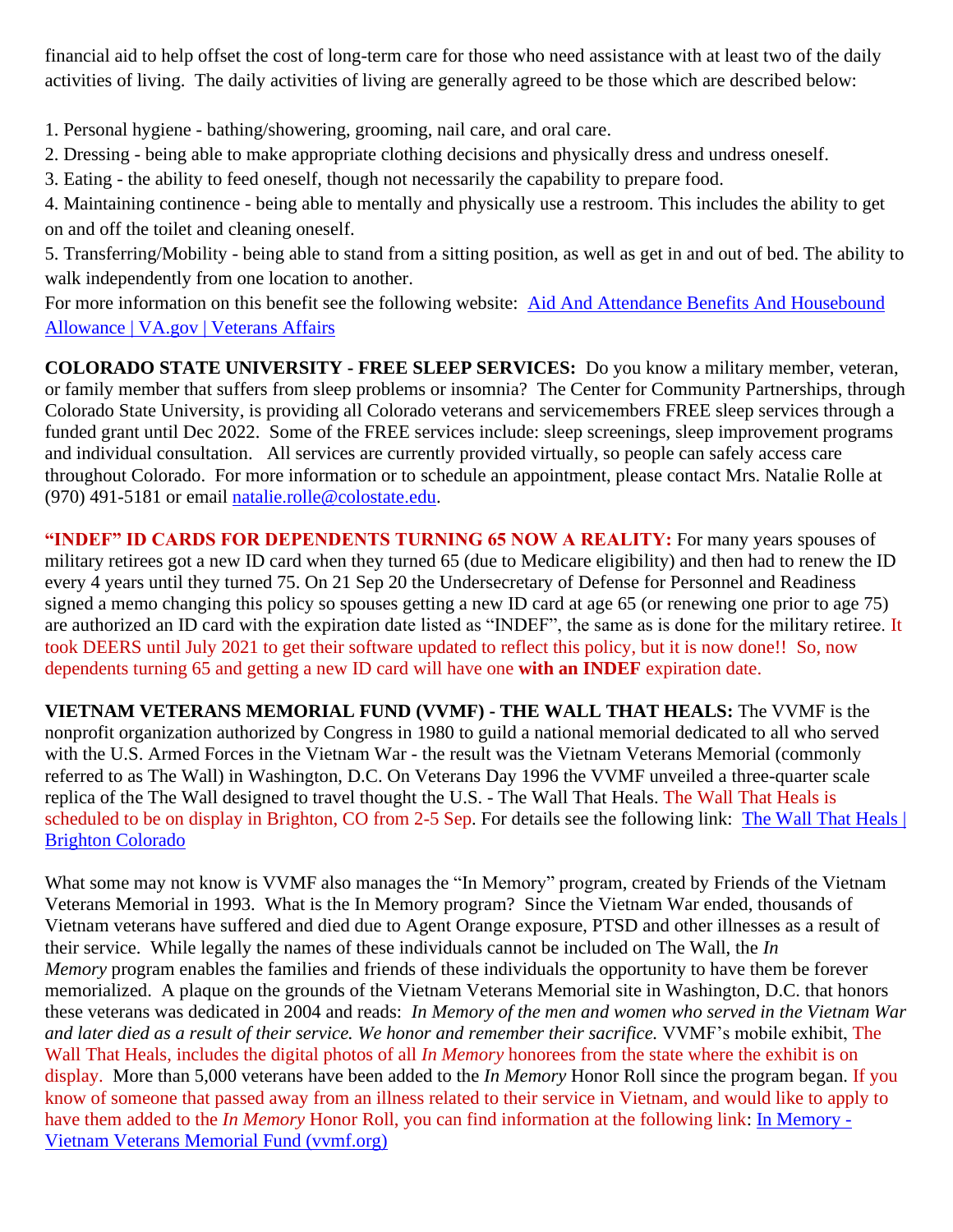**COMMISSARY & BX PARKING LOT PROJECT - UPDATE:** I've been told by the FSS Director that the CE Commander on base has confirmed fencing blocking off large areas of the parking lot by the pharmacy and commissary will be removed by Friday, 3 Sep.

**COMMISSARY FEEDBACK OPPORTUNITY:** Protecting military retiree commissary benefits has been a priority of the Military Officers Association of America (MOAA) for decades. For example, in recent years, MOAA has fought to ensure any plans to merge the commissary and exchange systems keep the shopping benefit strong and prioritize beneficiaries over savings. As MOAA works to provide DeCA officials with feedback on these efforts, they would like to hear from actual customers regarding what's changing at their store and what issues they see as critical to maintaining and improving your shopping benefit. Even if you are **not** a regular commissary user, they want to hear from you. They would like to know why you don't use your local commissary, what the commissary could do to get your business back, what your local private-sector groceries are doing that you wish the commissary did, etc. You can share your experiences, both good and bad, by sending an email to [legis@moaa.org](mailto:legis@moaa.org?subject=Commissary) with the word "commissary" in the subject line. This is an opportunity for you to make an input and help improve the commissary shopping experience better for all eligible patrons.

 For those who don't know already, you can access the current commissary sales flyer online by going to the following link: [Home | Commissaries](https://www.commissaries.com/) Once on the page, click on the "Sales Flyer" banner in the upper right of the page, then click on "Confirm Your Privileges", fill out the info on the form, and click "Submit." You can then click on the link to see a PDF file of the latest sales flyer.

**COMMISSARY TO IMPLEMENT CLICK 2 GO CURBSIDE SERVICE:** Commissary CLICK2GO, the Defense Commissary Agency's new online ordering/curbside delivery service, is now available at the Buckley SFB Commissary. Customers will be able to plan, order and pay for their purchases on-line and then just drive to the store to get them without having to get out of their vehicle according to Ester Garcia, store Director. Customers can use a computer or mobile device to make their orders online, where they select from commissary products offered based on the store's stock assortment. After products are selected, the shopper selects a pickup time and pays for their order. At their appointed time they park in designated parking spaces where commissary workers bring their groceries to their vehicle. Information on how the service works is found on [www.commissaries.com](http://www.commissaries.com/) with dedicated sections such as ["How CLICK2GO Works.](https://commissaries.com/how-CLICK2GO-works)" First-time customers will need to create an account to use this feature.

**SUBMIT A CUSTOMER SURVEY FOR FORCE SUPPORT SQUADRON (FSS) FACILITIES:** If you are not aware, you can submit a customer survey for FSS facilities you may use, like the fitness center, outdoor rec and the MPF. Just click on the link provided here, select the facility you used, fill out the survey and click submit. This is a good way for you to provide your feedback, comments, concerns, and suggestions.  $ICE - 460 FSS$  $ICE - 460 FSS$ 

**NEW PHARMACY HOURS:** As of 21 June, the pharmacy implemented the following new hours: Mon-Tues 0800-1630; Wed 0800-1130; Thurs-Fri 0800-1630. Please remember holidays, family days, etc. can impact these hours so you can always check the Buckley SFB Facebook page for the latest info on hours.

**LEGAL OFFICE OPENS "LIMITED SERVICES" FOR RETIREES & DEPENDENTS:** Legal is once again providing **limited** legal assistance services for military retirees and their dependents. W**ills** for retirees and dependents will **only be done on Thursdays of each week from 1300 to 1500 and you must have an appointment**. For notary services and powers of attorney, walk-ins for retirees are available on Mondays and Wednesdays from 0800-1200. Retirees have the option of conducting their legal assistance appointment by telephone or in person. Legal expects the will appointments to fill up very quickly and they will **not** have a "waitlist." Thus, legal may ask that retirees call back in 2-3 weeks to check for open appointments once they are booked for several weeks. Prior to scheduling an appointment for a will, medical directive or power of attorney, legal will **require a ticket #** or worksheet, as well as your DoD ID Number which is located in the lower right front of the old (DD Fm 2) ID card (10-digit number). You can obtain a ticket # from the AF legal assistance website at [U.S. Air Force Legal Assistance \(AFLASS\)](https://aflegalassistance.law.af.mil/lass/lass.html) when you go to the site to fill out the required information for whatever document it is you want completed. If you call legal to make an appointment, they will **not** give you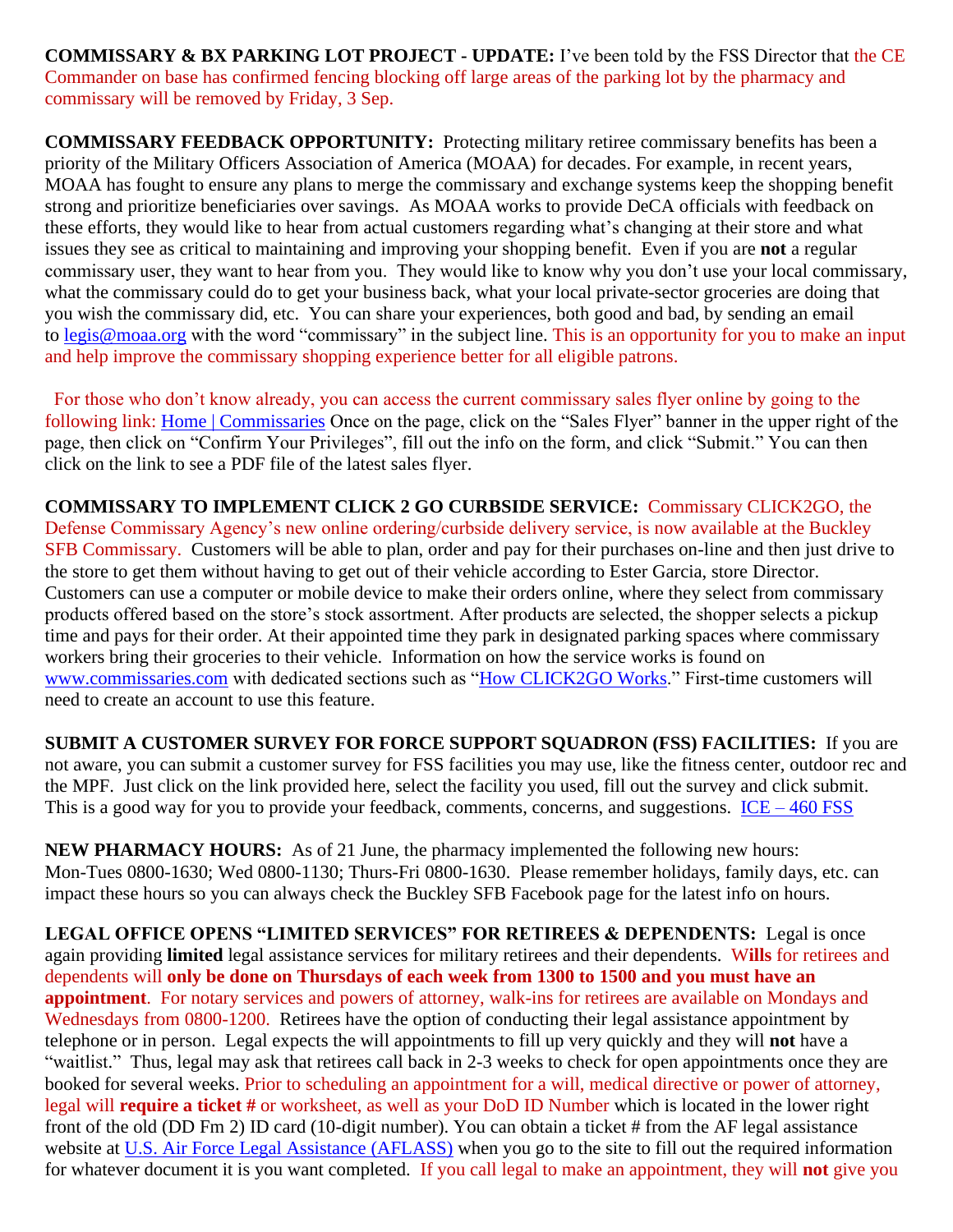an appointment unless you have the ticket number issued by the website. For any questions call base legal at 720- 847-6444.

**PHARMACY - PATIENT ADVOCATE E-MAIL ADDRESS:** As you know, pharmacy patient advocates are available to hear your comments and concerns related to pharmacy operations. There are forms available in the pharmacy for you to submit comments to them, but with the pandemic you don't have access to those. The pharmacy has established an e-mail inbox for the patient advocates so you can now e-mail them directly at the pharmacy patient advocate org box: [usaf.buckley.460sw-mdg.mbx.pharmacy-patient-advocate@mail.mil](mailto:usaf.buckley.460sw-mdg.mbx.pharmacy-patient-advocate@mail.mil) .

**WHERE CAN I GET RID OF UNUSED/UNWANTED MEDICATIONS?** Do you have unused/unwanted medications you are trying to dispose of safely/properly? The Buckley SFB pharmacy does have a drop box in the lobby to take your unwanted medications. If that is not convenient for you, you can locate other places using the following link: [Colorado Household Medication Take-Back Program | Department of Public Health &](https://cdphe.colorado.gov/colorado-medication-take-back-program)  [Environment](https://cdphe.colorado.gov/colorado-medication-take-back-program) You can also try the following links: [Medication Disposal Near Me | CVS Pharmacy](https://www.cvs.com/content/safer-communities-locate) [Safe medication disposal | Walgreens](https://www.walgreens.com/topic/pharmacy/safe-medication-disposal.jsp) [Drug Drop Box | Littleton CO \(littletongov.org\)](https://www.littletongov.org/city-services/city-departments/police-department/programs-services/drug-drop-box)

## **HOW TO CREATE A MYPAY ACCOUNT WITH DEFENSE FINANCE & ACCOUNTING SERVICE**

**(DFAS):** If you don't have a MyPay account with DFAS I recommend you create one. With your own account you can download your Form1099 for taxes, print a copy of your Retiree Account Statement (RAS), set up beneficiaries for Arrears of Pay, update your mailing and e-mail address, adjust federal and state withholding for taxes, etc. You start by requesting an initial password on the myPay homepage [\(myPay Web Site \(dfas.mil\)\)](https://mypay.dfas.mil/#/) using the "Forgot or Need a Password" link. The password will be mailed to the address you have on file with DFAS and you will receive it in about 10 business days. Once you receive your password in the mail, you return to the myPay homepage and log in with your social security number and the password you received in the mail to create your myPay profile. DFAS has a downloadable step-by-step Get Started Guide to myPay on their website and a how-to video on the DFAS YouTube channel. For additional info on obtaining a MyAccount you can visit: <https://www.dfas.mil/retiredmilitary/manage/mypay/>

**VETERANS ADMINISTRATION (VA) NEW WEB FEATURE & PHONE NUMBER:** The VA has launched a new web feature and new phone number designed to ease frustrations faced by veterans trying to connect with services and resources.

Beneficiaries can now update their contact information via their [VA.gov](https://www.va.gov/change-address/) profile, and the change will synchronize across VA networks. Veterans can enter demographic information - including a phone number, email addresses, home addresses, and disability ratings *one time* and have it change across networks addressing health care, disability compensation, pension benefits, claims/appeals, and the Veteran Readiness and Employment (VR&E) program. Previously, if a veteran needed to change any demographic information, they were required to call *each individual VA network* where that information is on file. (Veterans still must connect with separate offices to change details regarding education and home loan benefits, CHAMPVA, Veterans' Mortgage Life Insurance, and The Foreign Medical Program.) Step-by-step instructions on changing your address are available at this [link.](https://www.va.gov/change-address/)

The administration also has officially launched the **My VA hotline**, which will serve as the starting point to all VA contact centers and will help veterans find the right person to address their needs. Veterans can call 1-800- MyVA411 (1-800-698-2411) with the option to press 0 to be immediately connected with a customer service agent to answer questions or connect to the appropriate VA expert. The hotline operates 24 hours a day, 365 days a year. Please remember you always have access to local Veteran Service Officers (VSOs) here in CO. Locate the one closest to you using the following link:<https://www.colorado.gov/pacific/vets/county-veterans-service-offices>

The VA also maintains the Veterans Crisis Line at 1-800-273-8255, by chat at [veteranscrisisline.net](https://www.va.gov/opa/pressrel/pressrelease.cfm?id=5588) and by text message at 838255. The VA also maintains the White House VA Hotline at 1-855-948-2311 which can be used "for Veterans and their families to share compliments and concerns," per the release.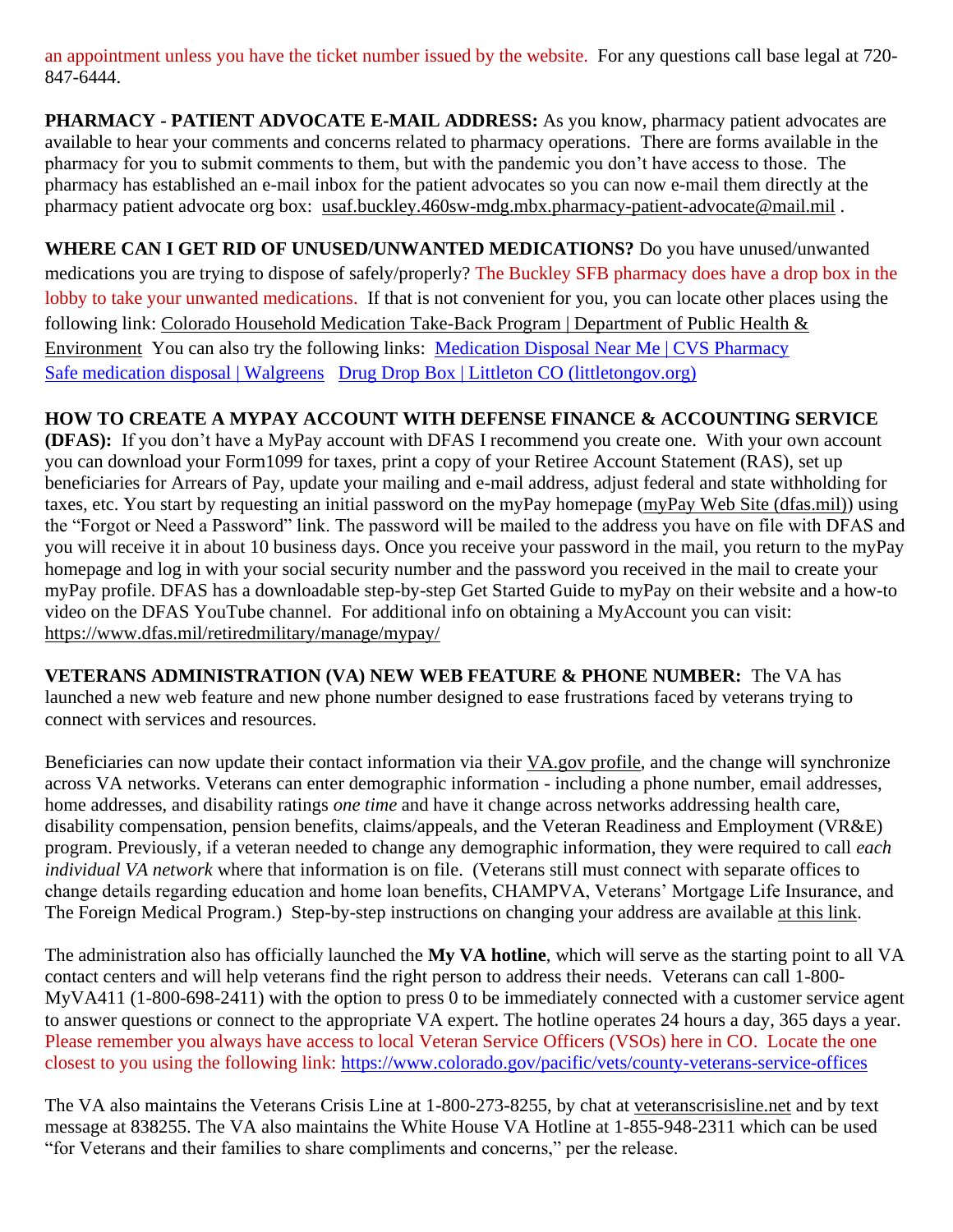**MILITARY BENEFITS BY STATE:** The "MyArmyBenefits" website has a map that allows you to view the benefits available to you by each U.S. state or territory. You just click on a specific state on a map or select it from the drop-down menu. State benefits include tax benefits, education benefits, employment benefits, health insurance benefits, and more. Each fact sheet contains details of the benefits available and eligibility to the military member and family members. You can check out the site at the following link: [https://myarmybenefits.us.army.mil/Benefit-](https://myarmybenefits.us.army.mil/Benefit-Library/State/Territory-Benefits)[Library/State/Territory-Benefits](https://myarmybenefits.us.army.mil/Benefit-Library/State/Territory-Benefits)

**BUCKLEY SFB AGENT LETTERS - WHAT ARE THEY?** Did you know if you are a family member of an elderly military retiree, or their surviving spouse, that has trouble getting around on their own you may be able to get authorization to shop for them, as their "agent", at the commissary, exchange and base pharmacy? You will require a letter from the care provider of the retiree/surviving spouse, which you will then take to the MPF in Bldg 606, where you (the "agent") and the retiree/surviving spouse will fill out a "Commissary/AAFES/MWR Escort Authorizations" form. You will need two forms of ID, the agent's driver's license the sponsors military ID. Once the form is completed you will be issued an "Agent Letter" which you will take to the Visitor Control Center (VCC) by the  $6<sup>th</sup>$  Ave gate and Security will issue you a card/letter which will allow you to access the base and use those facilities without your retiree/surviving spouse being with you. For any questions, or more details, on this process please contact the MPF at 720-847-6974 (per the above form).

**CASUALTY ASSISTANCE:** If you know of a recently deceased military retiree, surviving spouse of a military retiree or a veteran who was receiving a disability payment from the U.S. Department of Veterans Affairs (VA) the RAO can provide guidance making the necessary notifications. For those receiving a military pension, Survivor Benefit Plan (SBP) payments, VA disability payments or Dependency and Indemnity payments notifications must be made to the Defense Finance & Accounting Service (DFAS), VA, etc. The RAO can put you in touch with the Buckley AFB Casualty Assistance Representative (CAR), provide you with a "checklist" to help guide you through process, provide you with phone numbers and websites for various organizations, etc. Please contact the RAO (720-847-6693) with any questions.

**WEBSITE TO SUBMIT SURVEYS & SUGGESTIONS ON BUCKLEY SFB SERVICES:** The following link below will take you to the Buckley AFB ICE site: [https://ice.disa.mil/index.cfm?fa=site&site\\_id=385](https://ice.disa.mil/index.cfm?fa=site&site_id=385) On this site you can select which base Service you want to comment on (Health, Personnel Services, Recreation, etc) then select the desired area to a specific survey you can fill out. On the survey form will be a place for "Comments and Recommendations for Improvement." While there is no specific listing for the base pharmacy you can select "Health" then "460<sup>th</sup> Medical Group (Buckley SFB)" and use that survey form. For 460<sup>th</sup> FSS facilities (Fitness Center, MPF, Outdoor Rec, etc) you can use the following link to submit a customer survey: [ICE](https://www.460fss.com/ice/)   $-460$  FSS

**EMPLOYMENT SERVICES FOR VETERANS:** Arapahoe/Douglas Works! (A/D Works!) Workforce Center is a member of the Colorado Department of Labor and Employment and provides a variety of no-cost services to veteran job seekers; resources and workshops for a self-directed job search, one-on-one employment counseling, customizing resumes, referrals to other state and federal agencies and training assistance. For more information you can visit their website at<http://www.adworks.org/>Just FYI, there is an A/D Works! Veterans Employment Specialist that works several days a week in Bldg 606 on base (when non-mission essential personnel are allowed back in their offices on Buckley AFB). For more info you can also contact the AD Works! Call Center at (303) 636-1160 and ask to be contacted to a Veterans Employment Team Member.

**ASKDFAS WEBSITE AVAILABLE:** DFAS has the askDFAS website available with a specific category for "Retirees and Annuitants." When you click on that category you will find general categories related to MyPay, mailing address, tax statements, reporting a retirees death, arrears of pay, etc. This site allows you to submit questions to DFAS via e-mail instead of using the customer service number so some may find it more convenient. You can check it out at<https://www.dfas.mil/dfas/AskDFAS/>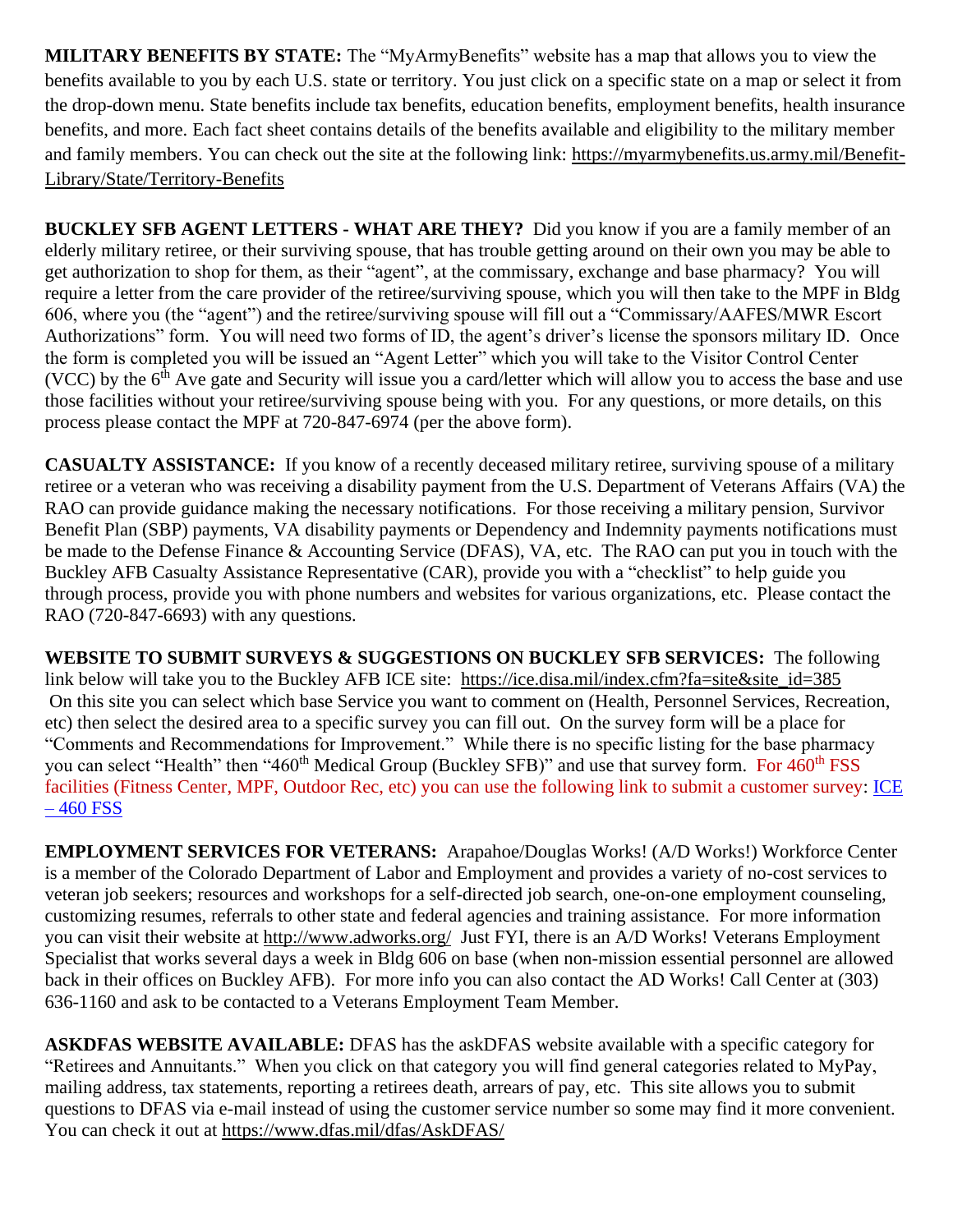**HAVE YOU EXPERIENCED UNSATISFACTORY SERVICE FROM THE RAO?** We are staffed completely with volunteers who do their very best to help with your issues. While we always strive to provide you with the best possible support, we realize there may be times you experience what you consider to be unsatisfactory customer service when you contact the RAO. Perhaps you never received a response to a voice mail/e-mail you left, you got inaccurate information regarding a question you had or the person who helped you was unable to provide an adequate answer to your question. If you are ever dissatisfied with the support you get from the RAO please contact the RAO Director to discuss the situation. The best way to reach me is via my home e-mail - [elkfive@centurylink.net.](mailto:elkfive@centurylink.net)

**RAO VOLUNTEERS NEEDED:** We currently have only 7 permanent RAO volunteers that support our "Help" Desk" (720-847-6693) which, when all volunteers are available, means the office has someone present during some hours of the morning and afternoon Mon-Fri. You can leave a voice mail anytime, and we check Voice Mails frequently to return calls. We can still find time slots during the week to use one or two volunteers. If you think you might be interested, or just have questions, please contact me (Steve Young) at my home e-mail [elkfive@centurylink.net.](mailto:elkfive@centurylink.net)

**COAST GUARD NATIONAL RETIREE HELP DESK (NRHD) HOTLINE:** For any questions a retiree or retiree spouse has regarding benefits (other than those related to pay) such as health care issues, assistance obtaining important forms and/or papers, etc. call 1-888-224-6743 or e-mail [nrhdesk@gmail.com.](mailto:nrhdesk@gmail.com) For questions concerning pay call 1-866-772-8724 or e-mail [ppc-dg-customercare@uscg.mil.](mailto:ppc-dg-customercare@uscg.mil)

**CORRECTING & REQUESTING MILITARY RECORDS:** On 5 Apr 2021 the Department of the Air Force debuted a new website for past and present Airmen and Space Guardians to correct their military records. To make the portal accessible to both active-duty and retired service members, the website does **not** require a Common Access Card (CAC). Instead, a unique e-application number will be provided to track each case. While members can still submit applications via mail, processing times may be slower. Members can use their unique eapplication number to check the status of their application, whether it was submitted online or via mail.

The application portal has a decision tree that guides members through the process of figuring out which board they should apply to and determine their eligibility to apply based on their service and the issue they're trying to get corrected for the records.

Members, and those submitting on their behalf, can submit applications and supporting documents to four boards: The Air Force Board for Correction of Military Records, Air Force Discharge Review Board, Department of Defense Discharge Appeal Review Board and Department of Defense Physical Disability Board of Review.

The records correction website is at **[https://Afrba-portal.cce.af.mil](https://afrba-portal.cce.af.mil/)**.

In many instances, records that are available in electronic formats may also be accessed directly by veterans, without involvement from National Personnel Records Center (NPRC - 866-272-6272). We understand these are **not** CAC card sites and all you need is a DS Logon or ID.ME account. Basically, each of the options listed here are veteran's self-service portals for VA claims, VA healthcare and retiree DFAS pay. Some options are below:

Department of Veterans Affairs (VA) eBenefits application at [https://www.ebenefits.va.gov/ebenefits/homepage](https://gcc02.safelinks.protection.outlook.com/?url=https%3A%2F%2Fwww.ebenefits.va.gov%2Febenefits%2Fhomepage&data=04%7C01%7CJMedina%40arapahoegov.com%7C4ba6a9bb0f614d20689d08d8f4881a52%7C57d7b626d71d47f684c1c43bda19ba16%7C1%7C0%7C637528212705904594%7CUnknown%7CTWFpbGZsb3d8eyJWIjoiMC4wLjAwMDAiLCJQIjoiV2luMzIiLCJBTiI6Ik1haWwiLCJXVCI6Mn0%3D%7C1000&sdata=hXw9dmDwVyyfMT6CLAKjNC7ErxQaRPjSNwpBd6NAZQE%3D&reserved=0)

Department of Defense milConnect application at [https://milconnect.dmdc.osd.mil/milconnect/](https://gcc02.safelinks.protection.outlook.com/?url=https%3A%2F%2Fmilconnect.dmdc.osd.mil%2Fmilconnect%2F&data=04%7C01%7CJMedina%40arapahoegov.com%7C4ba6a9bb0f614d20689d08d8f4881a52%7C57d7b626d71d47f684c1c43bda19ba16%7C1%7C0%7C637528212705914549%7CUnknown%7CTWFpbGZsb3d8eyJWIjoiMC4wLjAwMDAiLCJQIjoiV2luMzIiLCJBTiI6Ik1haWwiLCJXVCI6Mn0%3D%7C1000&sdata=Eov1Utj64StS5R1dMb%2F4BZh07Y6ue08qLBwOJlppgzs%3D&reserved=0) .

Modern military medical records may be accessed through the VA's Blue Button application at [https://www.va.gov/health-care/get-medical-records/.](https://gcc02.safelinks.protection.outlook.com/?url=https%3A%2F%2Fwww.va.gov%2Fhealth-care%2Fget-medical-records%2F&data=04%7C01%7CJMedina%40arapahoegov.com%7C4ba6a9bb0f614d20689d08d8f4881a52%7C57d7b626d71d47f684c1c43bda19ba16%7C1%7C0%7C637528212705914549%7CUnknown%7CTWFpbGZsb3d8eyJWIjoiMC4wLjAwMDAiLCJQIjoiV2luMzIiLCJBTiI6Ik1haWwiLCJXVCI6Mn0%3D%7C1000&sdata=ZscT%2FLEpaJZRPKyOrDzvuwAjP4QuxW2MrNoew0X87%2BU%3D&reserved=0)

For more information regarding the online availability of VA and military records, please visit [https://www.va.gov/records/](https://gcc02.safelinks.protection.outlook.com/?url=https%3A%2F%2Fwww.va.gov%2Frecords%2F&data=04%7C01%7CJMedina%40arapahoegov.com%7C4ba6a9bb0f614d20689d08d8f4881a52%7C57d7b626d71d47f684c1c43bda19ba16%7C1%7C0%7C637528212705914549%7CUnknown%7CTWFpbGZsb3d8eyJWIjoiMC4wLjAwMDAiLCJQIjoiV2luMzIiLCJBTiI6Ik1haWwiLCJXVCI6Mn0%3D%7C1000&sdata=T26BlYnzbcJfnkz0lJD8hvNO988S%2BhMVRIXbJfmmpbA%3D&reserved=0)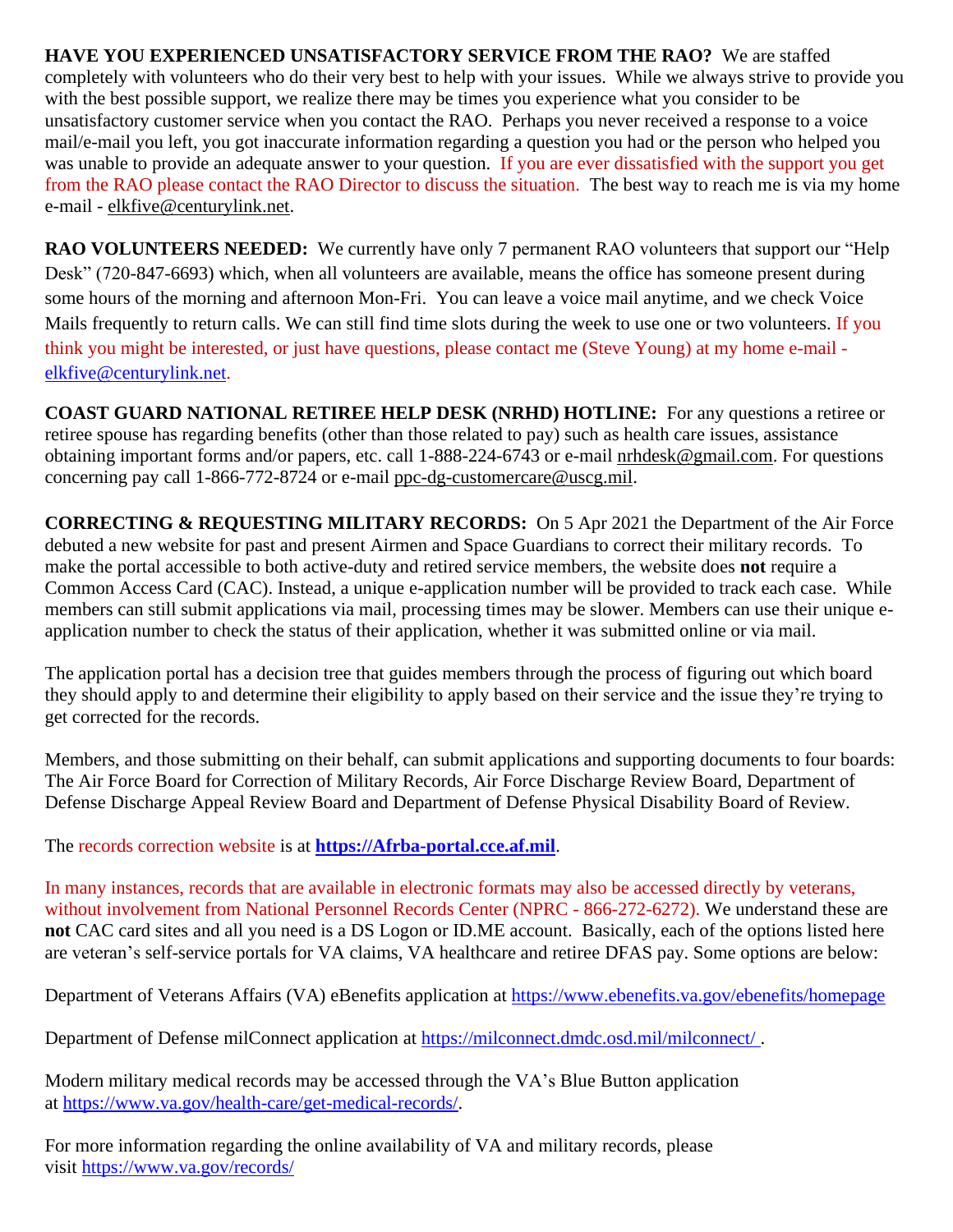If a veteran has filed for disability or pension benefits before, the VA may have pulled their DD-214. If so, VSOs who have access to the Veterans Benefits Management System (VBMS) can look into their file and retrieve it. Be aware this is dependent on each individual VSO and the counties they work in as to whether this is possible. Even if requesting records from NPRC we recommend contacting your VSO to assist in the request.

Another place you can request a copy of your DD-214 is through the State Veterans Department from whichever state was your home of record at discharge. As mentioned, you can always contact a local Veteran Service Officer (VSO) to request assistance in getting a copy of your records. You can find a VSO closest to you using the following website: Veteran Service Officers - List of Where to Find [\(nvf.org\)](https://nvf.org/veteran-service-officers/)

 You can also request a copy of your records (DD-214, Official Military Personnel File, Replacement Medals, Medical and Health Records) from the National Archives in a number of ways. You can make your request online at the National Archives website, you can fill out and submit a form SF-180 and mail/Fax it or you can write a letter to the National Archives.

You can find additional information on getting copies of your records from the National Archives web site at [https://www.archives.gov/personnel-records-center/military-personnel](https://www.archives.gov/personnel-records-center/military-personnel%20or%20calling%20314-801-0800) or calling 314-801-0800.

**DD 214 FOREIGN SERVICE CORRECTION PROCESS:** I pulled this article from the Vance AFB RAO newsletter. The article provides information related to military retiree requests for correcting or updating information on the DD Form 214 as it pertains to Foreign Service (Boots on Ground). Air Force retirees must submit requested changes, along with supporting documents, to AFPC/DP3AM. Members may mail or email a copy of the request to:

| Via Email To:         | AFPC.DP3AM.Workflow@us.af.mil or                     |
|-----------------------|------------------------------------------------------|
| Via Standard Mail To: | AFPC/DP3AM 550 C Street West JBSA-Randolph, TX 78150 |

Members will be required to obtain any necessary source documents not available to them by requesting their Master Personnel Record (MPR) from the National Personnel Records Center (NPRC) in St. Louis, MO. This is only necessary if the member Retired, Separated, or was Discharged prior to 2004. Once the request with the proper documentation (listed below) is received, the information will be reviewed. If a correction is appropriate the amount of Foreign Service (if necessary) will be corrected on the member's DD Form 214 and the applicant will be provided with the appropriate boots on ground memorandum.

If a correction is deemed to be inappropriate, the member will be notified with an explanation for the decision. If the member disagrees with the decision, he or she may petition the Air Force Board for Correction of Military Records on a DD Form 149, *Application for Correction of Military Record Under the Provisions of Title 10, U.S. Code Section 1552*; the burden of proof/justification for the requested correction falls on the applicant.

#### **Acceptable Source Documents:**

Approved Decorations Performance Reports Certified Travel Voucher Letters of Appreciation with inclusive dates for service claimed Letters of Evaluation (LOEs)

**EBENEFITS WEBSITE:** The eBenefits Portal is an online resource for tools and benefits-related information for Wounded Warriors, Veterans, Active Duty Servicemembers, their families, and those who care for them. The President's Commission on Care for America's Returning Wounded Warriors established by Executive Order 13426 recommended the creation of a My eBenefits (a.k.a. eBenefits) web portal to provide the wounded, injured and ill service members/Veterans, their families and care providers a single sign-on, central access point to online benefits and related services. (Check on a claim status, get a DD-214, get a VA Home Loan Certificate of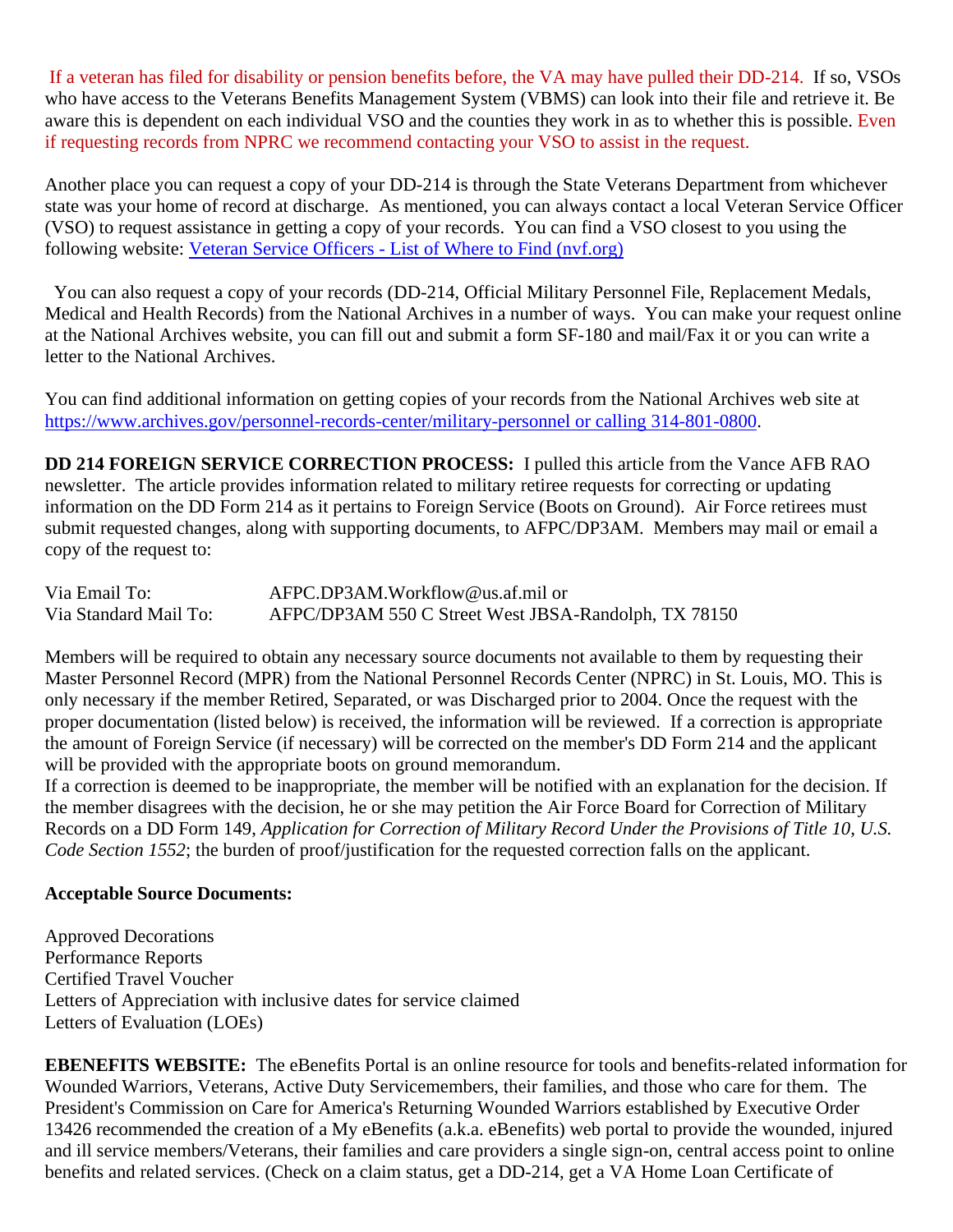Eligibility, etc) eBenefits is located at [www.ebenefits.va.gov.](http://www.ebenefits.va.gov/) Before you can access and use eBenefits you must be listed in the Defense Enrollment Eligibility Reporting System (DEERS) and have a DS Logon. Service members can access eBenefits with a DS Logon or Common Access Card (CAC). You can choose from two levels of registration: DS Logon Level 1 (Basic) or DS Logon Level 2 (Premium). If you are a veteran and have no DEERS info you must contact the VA to get your login information. For more information on creating an account see [ebenefits.pdf \(uscg.mil\)](https://www.dcms.uscg.mil/Portals/10/CG-1/cg111/docs/TAP/ebenefits.pdf?ver=2017-03-06-144849-590)

# **REPORTING THE DEATH OF A RETIREE TO DFAS ONLINE:** DFAS has re-introduced the option to

report the death of a retiree online. To use the online Notice of Death option, click on the link at the top of the Retired Military & Annuitants main page, which is located at https://www.dfas.mil/retiredmilitary.html. This will take you to a form where you will enter all of the pertinent information. When reporting a retiree's death, be sure to have the following information available:

- Retiree's full name
- Retiree's SSN
- Retiree's date of death
- Cause of death
- Marital status (if married, the wedding date)

The form also asks for your name, address, phone number and email address. If you are completing this form on behalf of someone else, such as the spouse or child of the deceased retiree, please use the contact information of the person you are helping to make the report. Updates on the status of the claim will be sent to the email address provided, including an email verifying that the notification was received. If you need any assistance you can always contact the Buckley AFB Casualty Assistance Representative, Loretta Lopez, at 720-847-6946.

**STATE VA BENEFITS:** Everyone knows about the federal benefits available to veterans, but did you know many *states* also offer great benefits to their veterans? State benefits range from free college and employment resources to free hunting and fishing licenses. Most states also offer tax breaks for their veterans and specialized license plates, some states even provide their veterans with cash bonuses just for serving in the military. A handy summary of the benefits each state and territory offers can be found here: [https://militarybenefits.info/state](https://militarybenefits.info/state-veterans-benefits/)[veterans-benefits/](https://militarybenefits.info/state-veterans-benefits/) There may be a benefit available to you or your family that you didn't know about! Other Federal VA benefit numbers: life insurance 800-669-8477; status of headstones and markers, 800-697-6947; special issues such as Gulf War/radiation/Agent Orange/Project Shad call 800-749-8387; and GI Bill and education matters call 888-442-4551. Visit the Federal website at [www.va.gov/](http://www.va.gov/) for more info.

**DENVER VA REGIONAL BENEFITS OFFICE HOURS & LOCATIONS:** *Do you have a question about your VA Benefits? Compensation Claim, Pension Claim, Aid and Attendance, Appeals, survivor and burial benefits, Home Loans, Employment, or Education*  The *VBA* Office in the Rocky Mountain Regional VA Medical Center is holding office hours: Office Hours: Monday - Friday, 8:30 a.m. to 4 p.m. (last appt. at 3:30 p.m.) Phone: [\(800\) 827-1000](https://www.google.com/search?source=hp&ei=1bIFXOnJLePk8APkxJfIDw&q=denver+va+regional+benefits+office+phone+number&oq=Denver+va+regional+benef&gs_l=psy-ab.1.1.0i22i30l4.1057.7073..9944...0.0..0.148.2902.2j23......0....1..gws-wiz.....0..0j0i131j0i10.2DXy9-Yewu0) Location: Rocky Mountain Regional VA Medical Center Veterans Benefits Administration (VBA) 1700 North Wheeling Street Aurora, CO 80045 Sign up to meet with a counselor in the Pharmacy waiting room.

 We also have a Veterans Affairs Office on Buckley SFB in Bldg 606 with Benefits Advisors (Mr Tyrone Groce & Ms Deloris Evans) who can normally be reached at 720-847-4838 from Mon-Fri 0800 - 1600.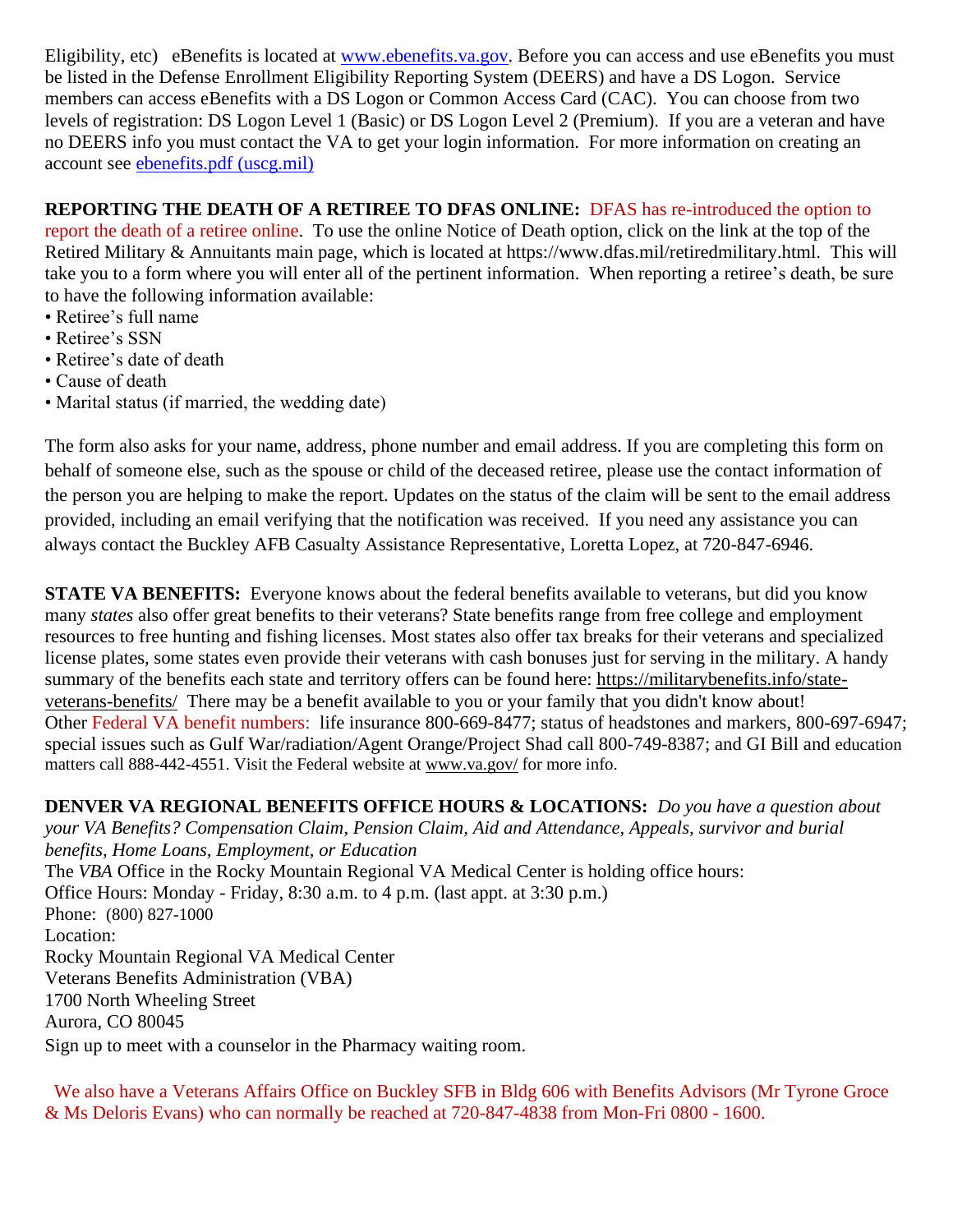**LOCAL ID CARD RENEWAL LOCATIONS:** While you need to verify who is still operating and their hours of operation during the pandemic, below are **locations** where you can get an ID card.

MPF at Buckley AFB (Bldg 606 on 18401 E A-Basin Ave) - by appointment only. You can call them at 720-847- 4357 to schedule an appointment.

ANG at Buckley AFB (18860 E Breckenridge Ave, Hangar 801, Rm N224) - Call 720-847-9295, closed Monday.

NAVOPS Space Ctr at Buckley AFB (7 N Snowmass St, Bldg 1301) - you can call 720-847-7808, Closed Monday

CO HQ Army NG in Centennial (6848 South Revere Pkwy) - you can call 720-250-1315, Closed on Monday.

NOAA Facility in Boulder (Skaggs Bldg, Rm GB515 - 325 Broadway) - you can call 303-497-6119, open Mon-Wed-Fri by appointment only.

**GRAY AREA RESERVISTS:** We get quite a few calls in the RAO from Gray Area Reservists approaching 60 who have questions regarding the processing of their retirement package, when they can anticipate their first pension check, what they need to do regarding Tricare, etc. Below is some POC information for Guard/Reserve members from the various services. We can also provide you with a copy of DoD Fm 2656 (current version is Oct 2018) if you are having trouble downloading it.

### *Air Force Guard/Reserve:*

 Air Reserve Personnel Center (ARPC): https://www.arpc.afrc.af.mil/retirement/ or 1-800-525-0102. If you experience trouble reaching ARPC with this number, please get in touch with us and we will use our back-channel contacts at ARPC to try and assist. ARPC encourages retirees to file retirement packages using a MyPers account. There is a retirement application status bar in MyPers so applicants can track the status of their submitted package. Instructions on the status bar can be found at:

https://www.arpc.afrc.af.mil/Portals/4/Documents/Retirement%20application%20status%20bar%20instructions.pd f?ver=2019-11-20-120624-723&timestamp=1574269784796

## *Army Guard/Reserve Personnel in CO*

88<sup>th</sup> Readiness Division Retirement Services Office (RSO) - 60 South O Street, Ft. McCoy, Wisconsin 54656 608-388-7448/9321 or DSN 280-0596. Locally, Mr. Randy Stroud (1SG, Ret) is the Retirement Services Officer (RSO) for the Army National Guard, but he can assist with Reserves. He can be reached at 720-250-1341. http://soldierforlife.army.mil/retirement/reserve-component-retirement-services

## *Navy Guard/Reserve Personnel*

PERS-912: 1-866-827-5672 or 1-833-330-6622

https://www.public.navy.mil/bupers-npc/support/retired\_activities/Pages/default.aspx

The Navy also has a MyNavy Career Center website at https://www.public.navy.mil/bupers-

npc/organization/npc/MNCC/Pages/default.aspx or you can call 1-833-330-6622 for assistance.

### *USMC Reserve Personnel*

MMSR-5 Reserve Retirement & Separation Section: 703-784-9306/9307

## *Coast Guard Reserve Personnel*

National Retiree Help Desk Hotline (unless it is a pay related issue): 1-833-224-6743 -

For pay related issues call 1-800-772-8724 or 785-339-3415

https://www.dcms.uscg.mil/Our-Organization/Assistant-Commandant-for-Human-Resources-CG-1/Retiree-Services-Program/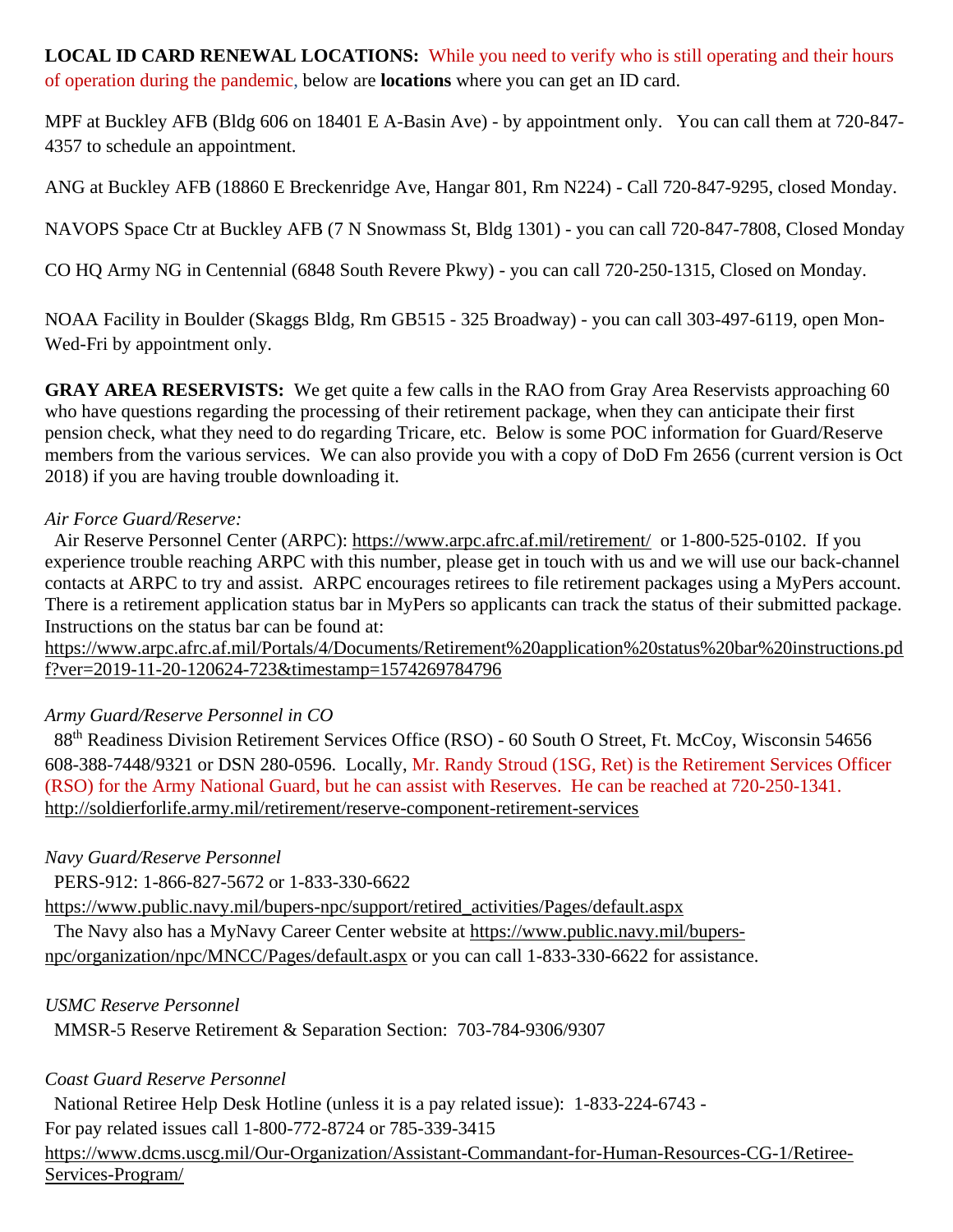### *Colorado Transition Assistance Advisor (TAA)*

 This office assists Service members in accessing Dept of VA health care services & benefits. The TAA initiative was started in May 2005 when the National Guard Bureau (NGB) signed a MoA with the VA. Amy Eagen - 720-250-1173 (works Tues-Fri)

**MyPay ADDRESS CHANGE:** The simplest and quickest solution for updating your mailing address is through myPay, using the online account management system. For any questions or concerns regarding myPay, call 888- 332-7411 (option 5) for a customer service representative. Both retirees and annuitants may call DFAS Retired and Annuitant Pay at 800-321-1080. If you call MyPay have your banking information available - you may need **routing and account information** before they will talk with you.

**MAIL OPTION**: Please include: both your old and new mailing address, effective date for the new address, your name, social security number and signature with date on your request. For retirees, use the address below:

DFAS U.S. Military Retired Pay 8899 E 56th Street Indianapolis, IN 46249-1200 Or FAX DFAS Retired Pay at 800-469-6559

If you are an annuitant, please mail your request to:

DFAS U.S. Military Annuitant Pay 8899 E 56th Street Indianapolis, IN 46249-1300 Or FAX DFAS Annuitant Pay at 800-982-8459

**LIFE CHANGING EVENT? KEEP DFAS INFORMED**: Ensuring your retired pay comes to you accurately and on time is the primary goal at DFAS. To do this, they need your help to keep your account up to date. *Keeping your account up to date includes making sure your mailing address, banking information, allotments, tax withholding status, and your beneficiary choices are current. Be sure to report any c*hange of life events as soon as they happen. These life-changing events include:

- Marriage
- Divorce
- Death of a spouse or child
- Birth or adoption of a child

Some changes, especially those regarding SBP, have a one-year time limit, so it is very important that DFAS is notified of life-changing events when they happen. When you notify them, be sure to include supporting documents, such as birth or marriage certificates. Keeping your contact information updated is also key to staying informed. DFAS occasionally sends out correspondence regarding changes in the law that affect your pay, and a new Retired Account Statement (RAS) is sent when your net pay changes (unless you are on *myPay* where the new RAS is available online). If your mailing address is not correct and you are not on *myPay*, they have no way of notifying you about changes. The easiest way to stay up to date is to use *myPay*. You can use *myPay* to change your mailing address, your direct deposit information, Survivor Benefit Plan (SBP) coverage, certain allotments and your tax withholding status. You can create a myPay account at https://mypay.dfas.mil/

## **Reporting the Death of a Retiree**

Do your loved ones know who to contact in the event of your death? Casualty Assistance Representatives (CARs) stand ready to lend a hand with your casualty assistance needs. Call them for an appointment to talk about what you should have ready for your loved ones in the event of your passing. If you are not sure who your AF Casualty